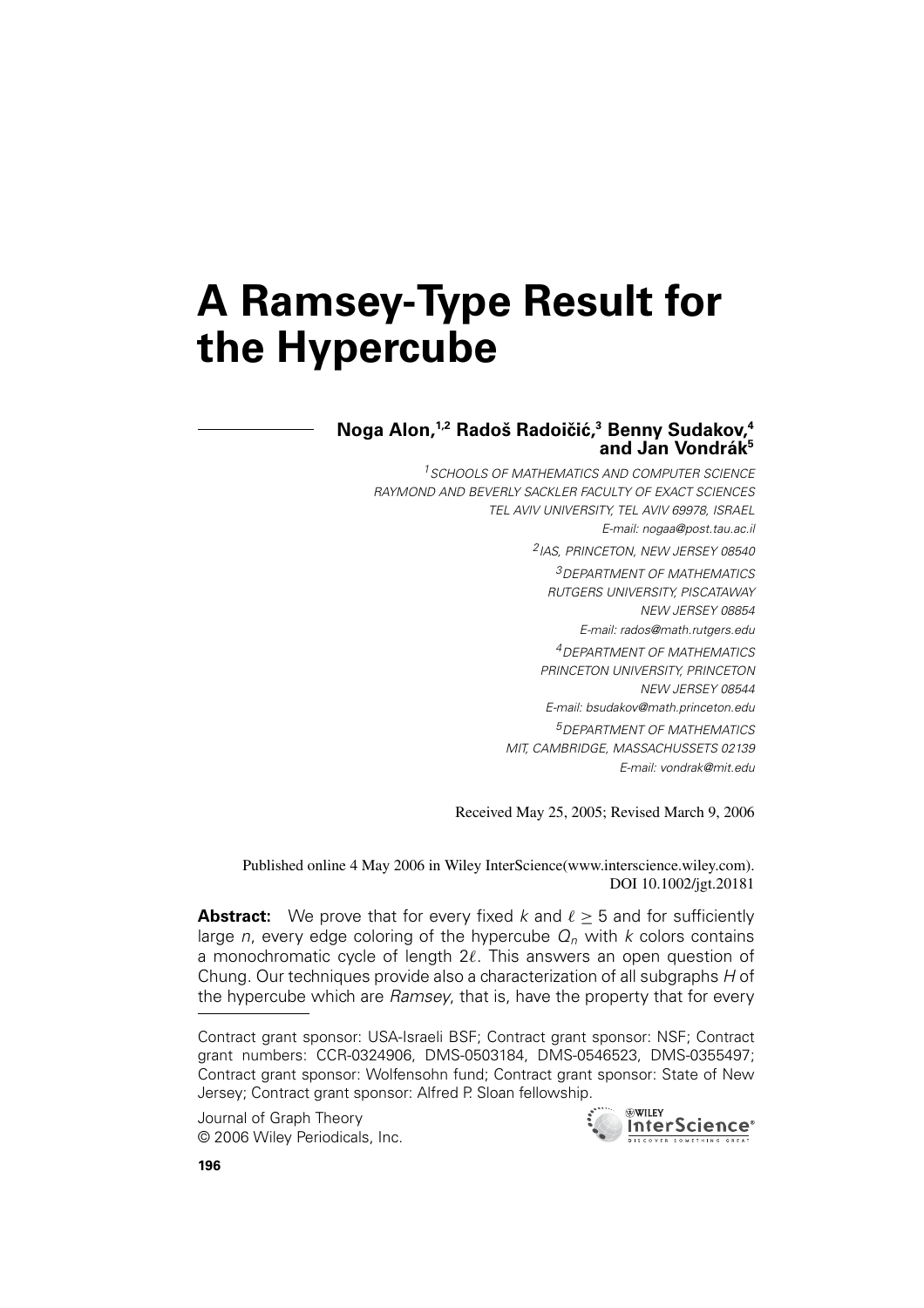k, any k-edge coloring of a sufficiently large  $Q_n$  contains a monochromatic copy of H. © 2006 Wiley Periodicals, Inc. J Graph Theory 53: 196–208, 2006

Keywords: *Ramsey theory; hypercube; monochromatic cycles*

#### **1. INTRODUCTION**

Let  $Q_n$  denote the graph of the *n*-dimensional hypercube whose vertex set is  $\{0, 1\}^n$ and two vertices are adjacent if they differ in exactly one coordinate. Ramsey and Turán-type questions concerning the hypercube were mentioned in a 1984 article by Erdős [8], but in fact had been considered even earlier, as in this article, he outlined a collection of "old unsolved problems which had been perhaps undeservedly neglected." In one of these problems, he asked how many edges of an  $n$ -dimensional hypercube are necessary to imply the existence of a 4-cycle. Erdős conjectured that  $(\frac{1}{2} + o(1))n2^{n-1}$  edges are enough to force the appearance of  $C_4$ . A similar question was posed for the existence of a cycle  $C_{2\ell}$  for  $\ell > 2$  where Erdős asked whether  $o(n)2^n$  edges would suffice (see also [9]). Since  $Q_n$  is a bipartite graph, clearly only cycles of even length are in question.

It is easy to see that there are  $n2^{n-2}$  edges of  $Q_n$  avoiding a  $C_4$ , for example, for all odd values of  $1 \leq k \leq n$  take those edges lying between levels  $k - 1$ and  $k$ . This example is not maximal and can be improved by adding some independent edges. The best example to date was obtained by Brass, Harborth, and Nienborg [2]. For  $n = 4^t$  it has  $(n + \sqrt{n})2^{n-2}$  edges, which may well be a tight bound for Erdős's conjecture. Bialostocki proved in [1] that for any 2-edge coloring of  $Q_n$  without a monochromatic  $C_4$ , the number of edges in each color is at most  $(n + \sqrt{n})2^{n-2}$ . Hence, this is indeed the maximum size of a C<sub>4</sub>-avoiding set of edges, with the additional assumption that it intersects every  $C_4$  in at least one edge. However, this assumption appears difficult to remove. On the other hand, Chung [4] proved that any subset of  $\alpha n2^{n-1}$  edges, where  $\alpha \doteq 0.623$ , must contain a  $C<sub>4</sub>$ . This remains the best upper bound to this date. For small values of n, the exact number of edges in a largest  $C_4$ -free subgraph of  $Q_n$  was determined in [7,10]. Some further results on  $C_4$ -avoiding sets of edges which are connecting vertices of three consecutive levels of the hypercube can be found in [11].

For longer cycles  $C_{2\ell}$ , Erdős's question was resolved positively for even  $\ell \geq 4$ . In [4], Chung proved that for a fixed even  $\ell \geq 4$ , any subset of edges of  $Q_n$  avoiding  $C_{2\ell}$  has size  $o(n)2^n$ . On the other hand, she showed that this is not the case for cycles of length 6 since the edges of  $Q_n$  can be colored using 4 colors so that there is no monochromatic  $C_6$  (a similar coloring was discovered also in [3]). Therefore, a subset of  $\frac{1}{4}n2^{n-1}$  edges avoiding  $C_6$  exists. This sparked new interest in edge colorings of the hypercube without monochromatic cycles. A 3-coloring avoiding a monochromatic cycle of length 6 was found in [6]. On the other hand, it was shown in [4] that any subset of  $(\sqrt{2}-1+o(1))n2^{n-1}$  edges must contain a  $C<sub>6</sub>$ .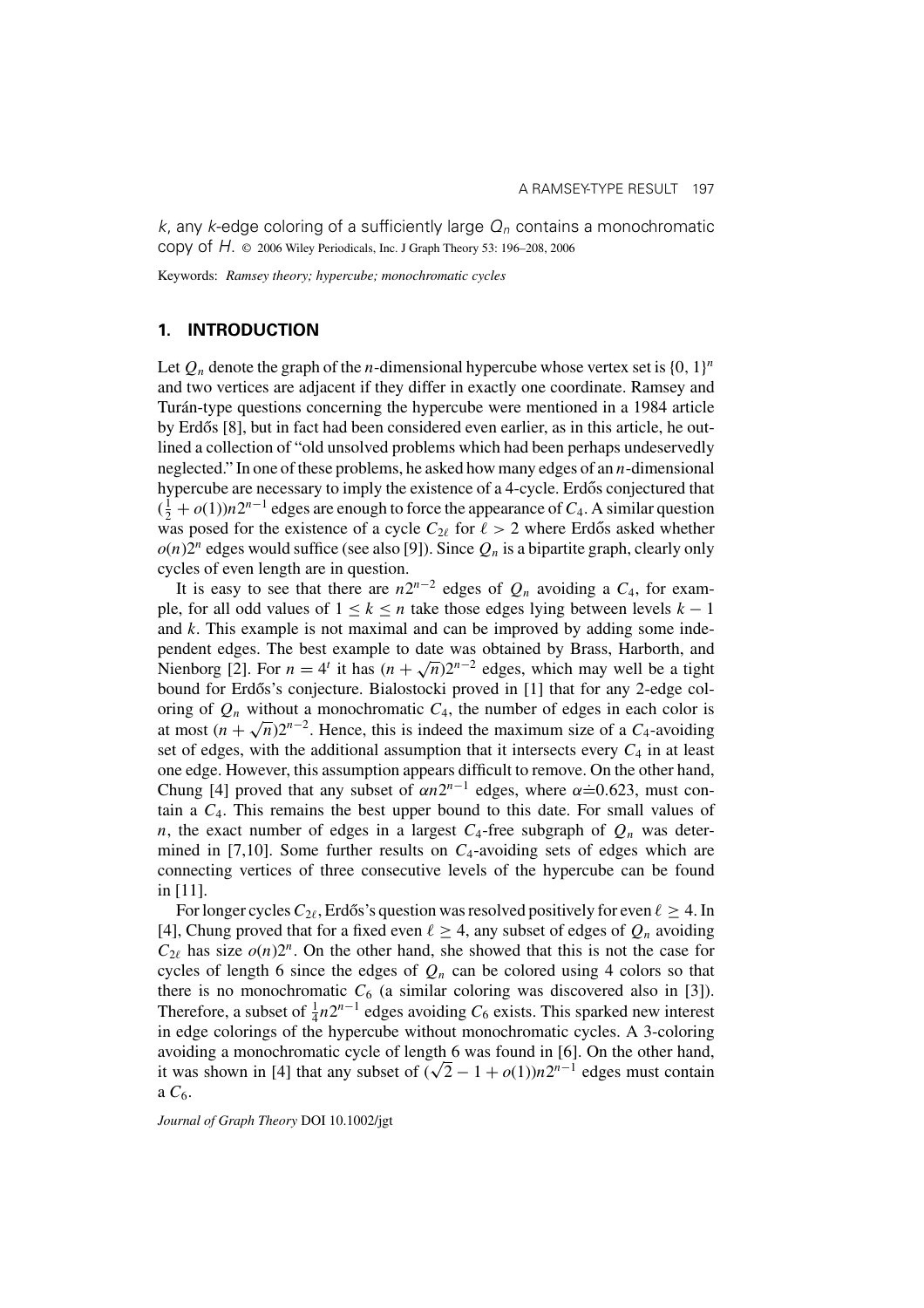Since a coloring avoiding a monochromatic  $C_{2\ell}$  using a constant number of colors is impossible for even  $\ell \geq 4$  due to [4], it remains to determine whether such a coloring exists for odd  $\ell \geq 5$ . This question was posed by Chung in [4] (see also [5], pp. 43–44). In this article, we prove the following theorem which answers it negatively.

**Theorem 1.1.** *For every fixed k and*  $\ell \geq 5$  *and sufficiently large*  $n \geq n_0(k, \ell)$ *, every edge coloring of the hypercube*  $Q_n$  *with* k *colors contains a monochromatic cycle of length* 2*.*

In fact, our techniques provide a characterization of all subgraphs  $H$  of the hypercube which are *Ramsey*, that is, have the property that for every  $k$ , any  $k$ -edge coloring of a sufficiently large  $Q_n$  contains a monochromatic copy of H. We also present examples of graphs which are not Ramsey but the number of colors required to avoid their monochromatic copies is arbitrarily large. (In contrast, every even cycle is either Ramsey or it can be avoided using 2 or 3 colors.) More details are given in Section 4.

# **A. Definitions and Notation**

Recall that  $Q_n$  denotes the *n*-dimensional hypercube whose vertex set is  $\{0, 1\}^n$ . We refer to the *n* coordinates as *bits* and write vertices as *n*-bit words, for example  $x = [10001], y = [10101].$  Edges are between vertices that differ in exactly one bit. We call the unique bit where  $x_i \neq y_i$  the *flip-bit*. The vertex where the flip-bit is zero is called the *lower vertex* and the other vertex is called the *upper vertex*. For example, for the vertices x, y above,  $\{x, y\}$  is an edge where x is the lower vertex, y is the higher vertex and the 3-rd bit is the flip-bit. To simplify notation, we write such an edge as  $[10 * 01]$ ; the  $*$  symbol denotes the flip-bit and we obtain the two vertices of the edge by substituting 0 or 1 in place of ∗.

# **2. CYCLES OF LENGTH 10**

First, we address the question for cycles of length 10. The colorings that have been used in order to avoid monochromatic cycles of length 4 and 6 are based on two parameters: for an edge  $e = \{x, y\}$  where x is the lower vertex and j is the flip-bit, define

$$
\bullet \ \ w(e) = \sum_{i=1}^n x_i.
$$

•  $p(e) = \sum_{i=1}^{j-1} x_i$ .

The first parameter distinguishes different *levels* of vertices; each level is defined by a constant value of  $\sum_{i=1}^{n} x_i$ . The second parameter further distinguishes the edges between each pair of consecutive levels; we call  $p(e)$  the *prefix sum* of e. To avoid monochromatic cycles of length 4 and 6, it is enough to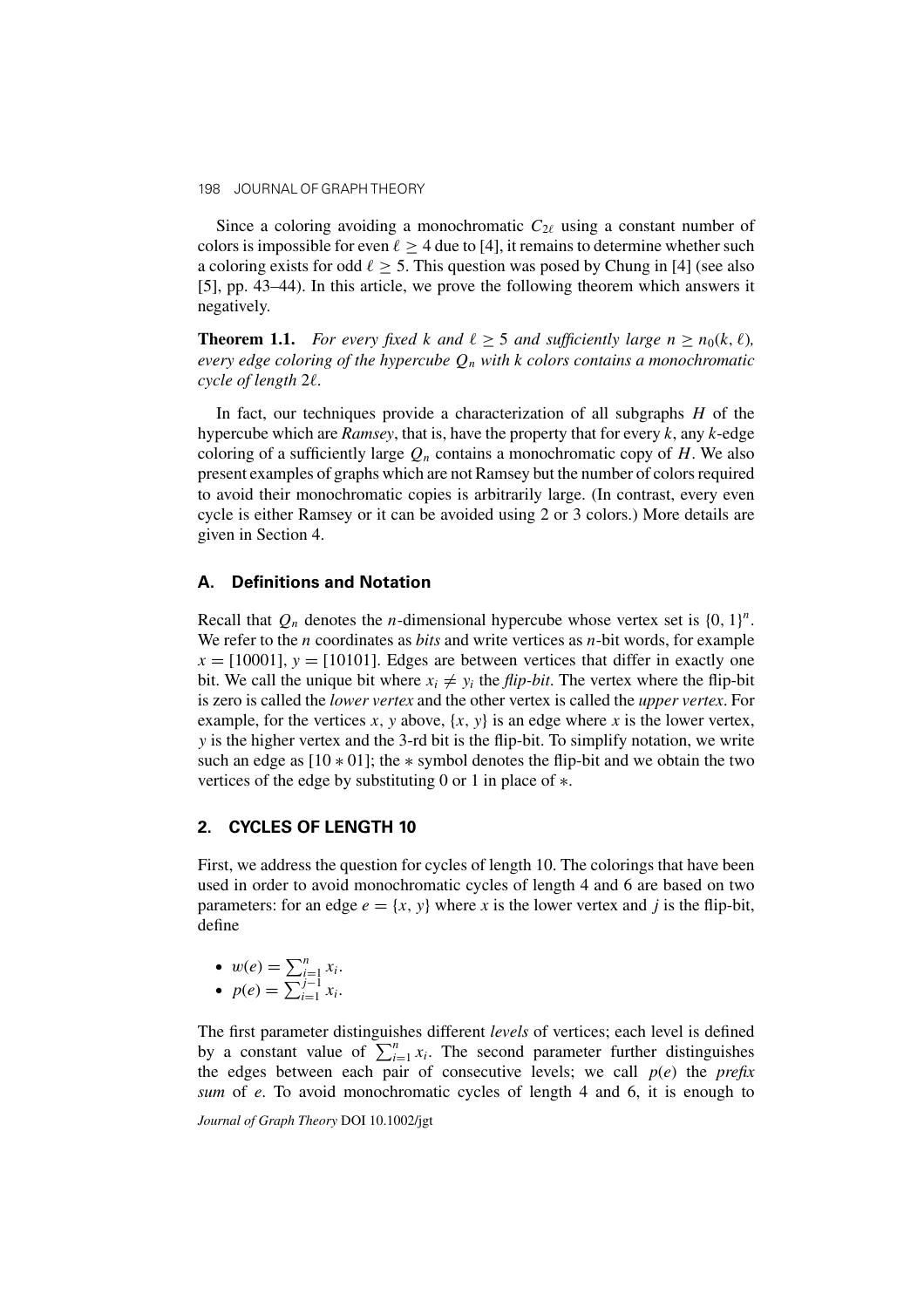consider colorings based on these two parameters, taken modulo a suitable number (see, e.g.,  $[6]$ ).

In contrast, it turns out that for cycles of length 10, no such coloring can work. The reason is the following cycle in  $Q_5$ :

|  | $e_1 = [1 * 0 0 1]$         |
|--|-----------------------------|
|  | $e_2 = [1 1 0 0 *]$         |
|  | $e_3 = [1 1 0 * 0]$         |
|  | $e_4 = [*1010]$             |
|  | $e_5 = [01 * 10]$           |
|  | $e_6 = [0 1 1 * 0]$         |
|  | $e_7 = [*1100]$             |
|  | $e_8 = [1 * 1 0 0]$         |
|  | $e_9 = [1 \ 0 \ 1 \ 0 \ *]$ |
|  | $e_{10} = [10*01]$          |

Here, every odd edge  $e_{2i-1}$  goes from  $* = 0$  to  $* = 1$ , and every even edge  $e_{2i}$  goes from  $* = 1$  to  $* = 0$ . The reader can verify that these edges form a  $C_{10}$ . Observe that  $w(e_i)$  is equal for all these edges which corresponds to the fact that the cycle is alternating between two levels of the hypercube. Regarding  $p(e_i)$ , it is not the same for each edge, but it depends only on the location of the flip-bit; for each pair of edges with the same flip-bit,  $p(e_i)$  is the same: either 0, 1, or 2. It is not difficult to see that for any coloring of the type  $(p(e_i) \text{ mod } k)$ , we can insert blocks of 1s between these 5 bits so that the resulting cycle (in a higher-dimensional hypercube) is monochromatic. In the following, we show that there is a deeper reason why this kind of coloring cannot avoid monochromatic 10-cycles: in fact, for *any* coloring with a fixed number of colors, there is some form of the cycle above which turns out to be monochromatic.

**Theorem 2.1.** *For any fixed k and sufficiently large*  $n \ge n_0(k)$ *, every edge coloring of* Qn *with* k *colors contains a monochromatic cycle of length* 10*.*

*Proof.* Consider an arbitrary k-edge coloring  $\chi$  of  $Q_n$ , for a very large n to be chosen later. Let's consider only edges between levels  $2k$  and  $2k + 1$ , which are defined by 2k coordinates equal to 1 and a given flip-bit. We call these  $2k + 1$ bits the *support* of an edge. We can encode each edge uniquely by  $(S, p)$  where  $S \subset [n]$  is the support of the edge, and  $p \in \{0, 1, \ldots, 2k\}$  denotes its prefix sum. In other words, p determines the relative location of the flip-bit in the support of the edge. Each pair  $(S, p)$  gets some color  $\chi(S, p)$  in our coloring. Let's assign a vector  $c(S) = (\chi(S, 0), \ldots, \chi(S, 2k))$  to each subset S, that is the edge colors for all possible locations of the flip-bit. We get a coloring of the complete  $(2k + 1)$ -uniform hypergraph on [n], using  $k^{2k+1}$  colors.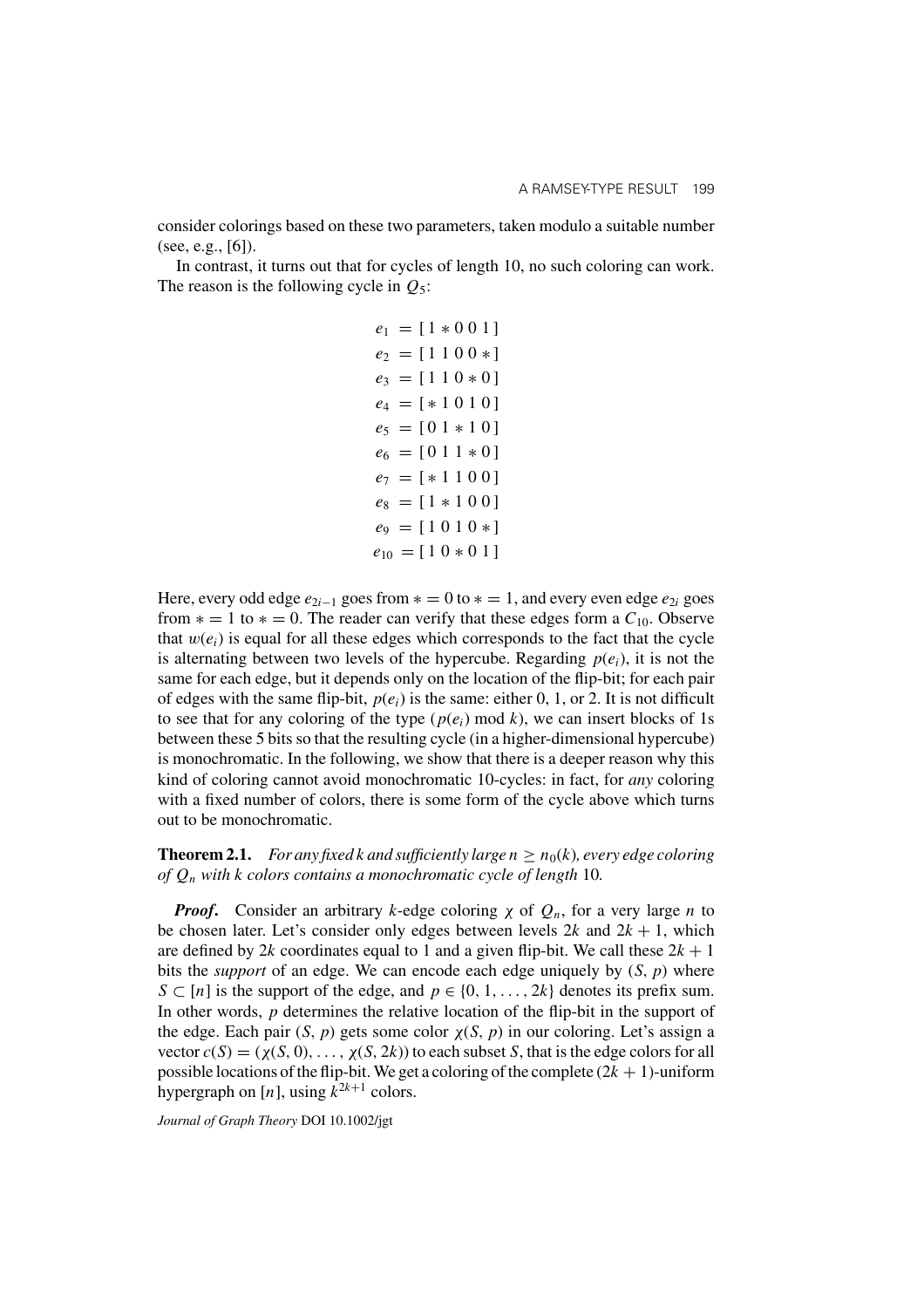By Ramsey's Theorem for hypergraphs, for sufficiently large  $n \ge n_0(k)$ , there is a subset of coordinates  $T \subset [n]$  of size  $2k + 3$  such that all  $(2k + 1)$ -subsets  $S \subset T$ have the same color  $c(S) = c^*$ . Now, since  $c^*$  has  $2k + 1$  coordinates colored by k colors, there must be 3 indices  $p_1, p_2, p_3 \in \{0, ..., 2k\}$  such that  $c_{p_1}^* = c_{p_2}^* = c_{p_3}^*$ . This means that all edges  $(S, p_i)$  where  $S \subset T$ ,  $|S| = 2k + 1$  and  $i = 1, 2, 3$ , have the same color. We show that this set of edges contains a monochromatic cycle of length 10, which can be obtained from the cycle above by inserting blocks of 1s of suitable length in front of the first bit, between the first and second bit, and between the third and fourth bit. Since we want the prefix sum  $p(e_i)$  for each edge to be equal to  $p_1$ ,  $p_2$ , or  $p_3$ , we choose these blocks as  $\alpha = 1^{p_1}$  (a string of  $p_1$  ones),  $\beta = 1^{p_2-p_1-1}$ ,  $\gamma = 1^{p_3-p_2-1}$ , and  $\delta = 1^{2k-p_3}$ . The cycle looks like this: (only the coordinates of T are shown, the rest is zero)

$$
e_1 = [\alpha 1 \beta * 0 \gamma 0 1 \delta]
$$
  
\n
$$
e_2 = [\alpha 1 \beta 1 0 \gamma 0 * \delta]
$$
  
\n
$$
e_3 = [\alpha 1 \beta 1 0 \gamma * 0 \delta]
$$
  
\n
$$
e_4 = [\alpha * \beta 1 0 \gamma 1 0 \delta]
$$
  
\n
$$
e_5 = [\alpha 0 \beta 1 * \gamma 1 0 \delta]
$$
  
\n
$$
e_6 = [\alpha 0 \beta 1 1 \gamma * 0 \delta]
$$
  
\n
$$
e_7 = [\alpha * \beta 1 1 \gamma 0 0 \delta]
$$
  
\n
$$
e_8 = [\alpha 1 \beta * 1 \gamma 0 0 \delta]
$$
  
\n
$$
e_9 = [\alpha 1 \beta 0 1 \gamma 0 * \delta]
$$
  
\n
$$
e_{10} = [\alpha 1 \beta 0 * \gamma 0 1 \delta]
$$

It can be seen that for edges  $e_4$  and  $e_7$ , the prefix sum is  $|\alpha| = p_1$ , for edges  $e_1, e_5, e_8, e_{10}$ , the prefix sum is  $|\alpha| + |\beta| + 1 = p_2$  and for  $e_2, e_3, e_6$ , and  $e_9$ , the prefix sum is  $|\alpha| + |\beta| + |\gamma| + 2 = p_3$ . Thus, each of these edges is encoded by  $(S, p_1), (S, p_2)$ , or  $(S, p_3)$  for some  $S \subset T$ ,  $|S| = 2k + 1$ , and therefore they all have the same color.

#### **3. CYCLES OF LENGTH 2** $\ell \ge 12$

In this section, we extend the proof for 10-cycles to all even cycles of length at least 12. All we have to do is find a cycle of length  $2\ell$  with properties similar to the 10-cycle shown above.

**Lemma 3.1.** *For any*  $\ell \geq 6$ ,  $Q_{\ell}$  contains a cycle of length 2 $\ell$  in which each edge *has a support of size* 3, such that for some  $1 < a < b < \ell$ ,

- 1. *Each edge with a flip-bit located in*  $\{1, \ldots, a\}$  *has prefix sum*  $p(e) = 0$ *.*
- 2. *Each edge with a flip-bit located in*  $\{a+1,\ldots,b\}$  *has*  $p(e) = 1$ *.*
- 3. *Each edge with a flip-bit located in*  $\{b + 1, \ldots, \ell\}$  *has*  $p(e) = 2$ *.*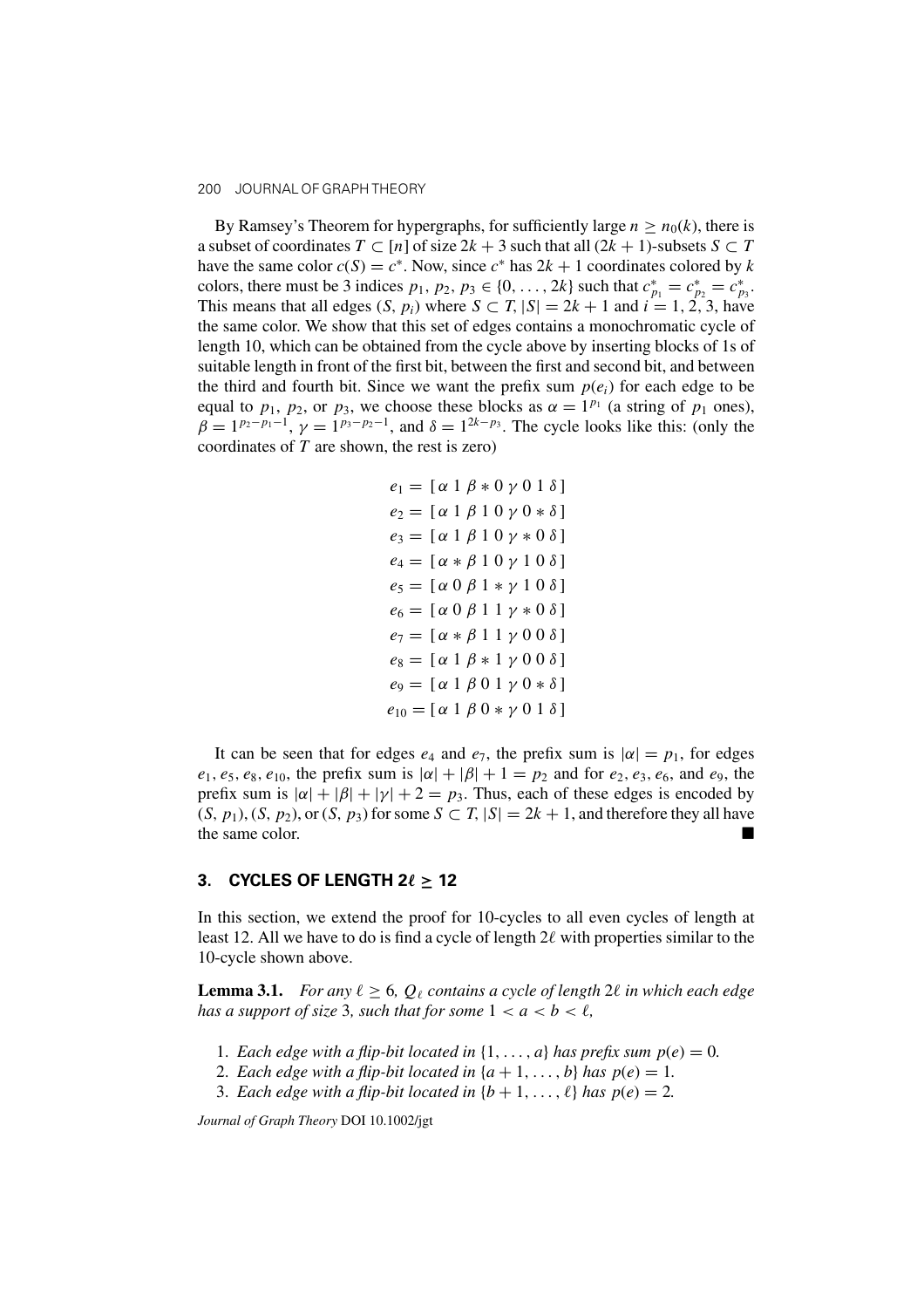*Proof.* For any  $\ell > 6$ , we define a cycle on vertices with  $\ell$  bits, consisting of edges ( $e_1, e_2, \ldots, e_{2\ell}$ ), associated with a permutation  $\pi \in S_{\ell}$ :

- Each edge in the cycle has a support of size 3.
- Every odd edge  $e_{2i-1}$  has bits  $\pi(i)$ ,  $\pi(i+1)$  equal to 1, and  $\pi(i+2)$  is the flip-bit (going *up*).
- Every even edge  $e_{2i}$  has bits  $\pi(i + 1)$ ,  $\pi(i + 2)$  equal to 1, and  $\pi(i)$  is the flip-bit (going *down*).

To simplify notation, we consider  $\pi$  as a periodic function, that is,  $\pi(i + \ell) = \pi(i)$ for any i.

It is easy to verify that this is indeed a cycle of length  $2\ell$ . We need to find a permutation such that the cycle satisfies the requirements of the lemma. Observe that for a given i, there are exactly two edges with flip-bit  $\pi(i)$ . The other non-zero bits on these two edges are  $\pi(i - 1)$ ,  $\pi(i - 2)$  for one edge and  $\pi(i + 1)$ ,  $\pi(i + 2)$ for the other edge. Thus the prefix sum  $p(e)$  for each edge is determined by the two nearest elements in the permutation, on either side.

First, consider  $\ell \ge 6$  divisible by 3 and set  $\ell = 3a$ ,  $b = 2a$ . Take an arbitrary permutation of type  $(A, B, C, A, B, C, \ldots, A, B, C)$ , where each A stands for some element in  $\{1,\ldots,a\}$ , each B for an element in  $\{a+1,\ldots,b\}$ , and each C for an element in  $\{b+1,\ldots,\ell\}$ . It can be seen that for each A, the two nearest elements in the permutation, on either side, are  $B, C$ , which defines the location of the other two non-zero bits. Such an edge looks like this:



where the three blocks correspond to bits of type  $A$ ,  $B$ , and  $C$ . Therefore, in this case  $p(e) = 0$ . Similarly for each B, the two nearest elements on each side are A, C and the prefix sum in both cases is  $p(e) = 1$ :



For each  $C$ , the two nearest elements on each side are  $A$ ,  $B$  and the prefix sum is  $p(e) = 2$ :



Next, we handle the case of  $\ell = 3a + 1$ . We insert an element of a new type X, located between B and C; that is, X stands for  $2a + 1$  and the range for C is shifted to  $\{2a + 2, \ldots, \ell\}$ . We take a permutation of type  $(A, X, B, C, A, B, C, \ldots,$ A, B, C). Note that for each flip-bit of type A, the other two non-zero bits are of types B, C or B, X and the prefix sum is  $p(e) = 0$ . For flip-bits of type B, the nonzero bits are of types A, C or A, X; in either case,  $p(e) = 1$ . For a flip-bit of type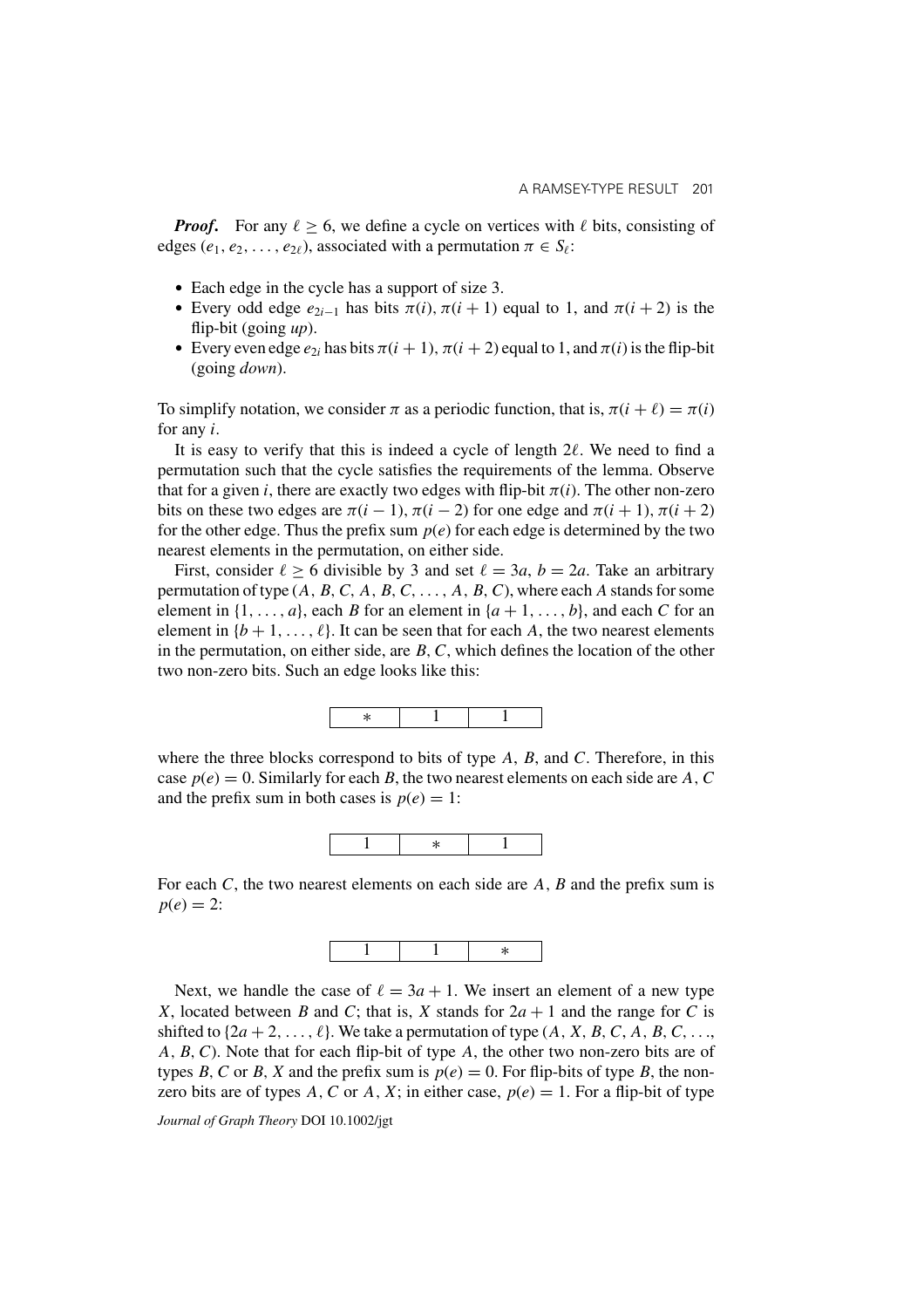X, the non-zero bits are of types A, C or B, C; again,  $p(e) = 1$ . Finally, for flip-bits of type C, the two non-zero bits are of types A, B or X, B, and  $p(e) = 2$ . So the lemma holds with  $b = 2a + 1$ .

For  $\ell = 3a + 2 > 5$ , X stands for an element in  $\{2a + 1, 2a + 2\}$  and the range for C is shifted to  $\{2a + 3, \ldots, \ell\}$ . We take a permutation of type  $(A, X, B, C, \ell)$  $A, X, B, C, \ldots, A, B, C$ . The same analysis yields that the prefix sums are 0 for flip-bits of type A, 1 for flip-bits of type B or X, and 2 for flip-bits of type C. Therefore lemma holds with  $b = 2a + 2$ .

**Theorem 3.2.** *For any fixed k and*  $\ell \geq 6$  *and sufficiently large*  $n \geq n_0(k, \ell)$ , *every edge coloring of* Qn *with* k *colors contains a monochromatic cycle of length* 2*.*

*Proof.* Given a coloring  $\chi : E(Q_n) \to [k]$ , consider only edges with support of size  $|S| = 2k + 1$ . Just like in the proof of Theorem 2.1, encode edges by their support and prefix sum  $(S, p)$ , and define a coloring  $c(S) = (\chi(S, 0), \ldots, \chi(S, 2k))$  of the complete  $(2k + 1)$ -uniform hypergraph on [n] using  $k^{2k+1}$  colors. By Ramsey's theorem, for sufficiently large  $n \ge n_0(k, \ell)$ , there is a subset  $T \subset [n]$  of size  $2k + \ell - 2$ such that  $c(S) = c^*$  for all  $S \subset T$ ,  $|S| = 2k + 1$ . By the pigeonhole principle, there are three elements  $p_1, p_2, p_3 \in \{0, 1, ..., 2k\}$  such that  $c_{p_1}^* = c_{p_2}^* = c_{p_3}^*$ , that is, all edges  $(S, p_i)$  for  $S \subset T$ ,  $|S| = 2k + 1$  and  $i = 1, 2, 3$  have the same color.

Now we take the cycle  $C$  provided by Lemma 3.1 and embed it in the monochromatic subgraph that we found in  $Q_n$ . The  $\ell$ -bit representation of C consists of three blocks defined by the parameters  $1 < a < b < l$ . As Lemma 3.1 guarantees, the prefix sum of each edge is either 0, 1, or 2, depending on the block in which the flip-bit of the edge appears. We insert strings of 1s between these blocks, in order to convert the prefix sums to  $p_1$ ,  $p_2$ , and  $p_3$ :  $\alpha = 1^{p_1}$  in front of the first bit,  $\beta = 1^{p_2-p_1-1}$  after the first a bits,  $\gamma = 1^{p_3-p_2-1}$  after b bits and  $\delta = 1^{2k-p_3}$  at the end. We obtain a cycle embedded in  $Q_{2k+\ell-2}$  where the prefix sum for each edge is  $p_1$ ,  $p_2$ , or  $p_3$ . Finally, we embed this subcube  $Q_{2k+\ell-2}$  in  $Q_n$  by laying its  $(2k+\ell-2)$ bit representation on the subset of coordinates  $T \subset [n]$ ; all other coordinates are fixed to be zero. The edges of C thus embedded in  $Q_n$  have their support in T and prefix sums equal to  $p_1$ ,  $p_2$ , or  $p_3$ ; therefore the cycle is monochromatic.

#### **4. RAMSEY SUBGRAPHS OF THE HYPERCUBE**

#### **A. A Full Characterization**

In this section, we consider more generally the question of finding monochromatic subgraphs in large edge-colored hypercubes. Call a graph H k*-Ramsey* if every k-edge coloring of a sufficiently large hypercube contains a monochromatic copy of H. Call H *Ramsey*, if it is k-Ramsey for every k. Therefore, Theorem 1.1 asserts that every even cycle of length at least 10 is Ramsey. Our technique here provides a characterization of all subgraphs of the hypercube which are Ramsey. This is stated in the following theorem.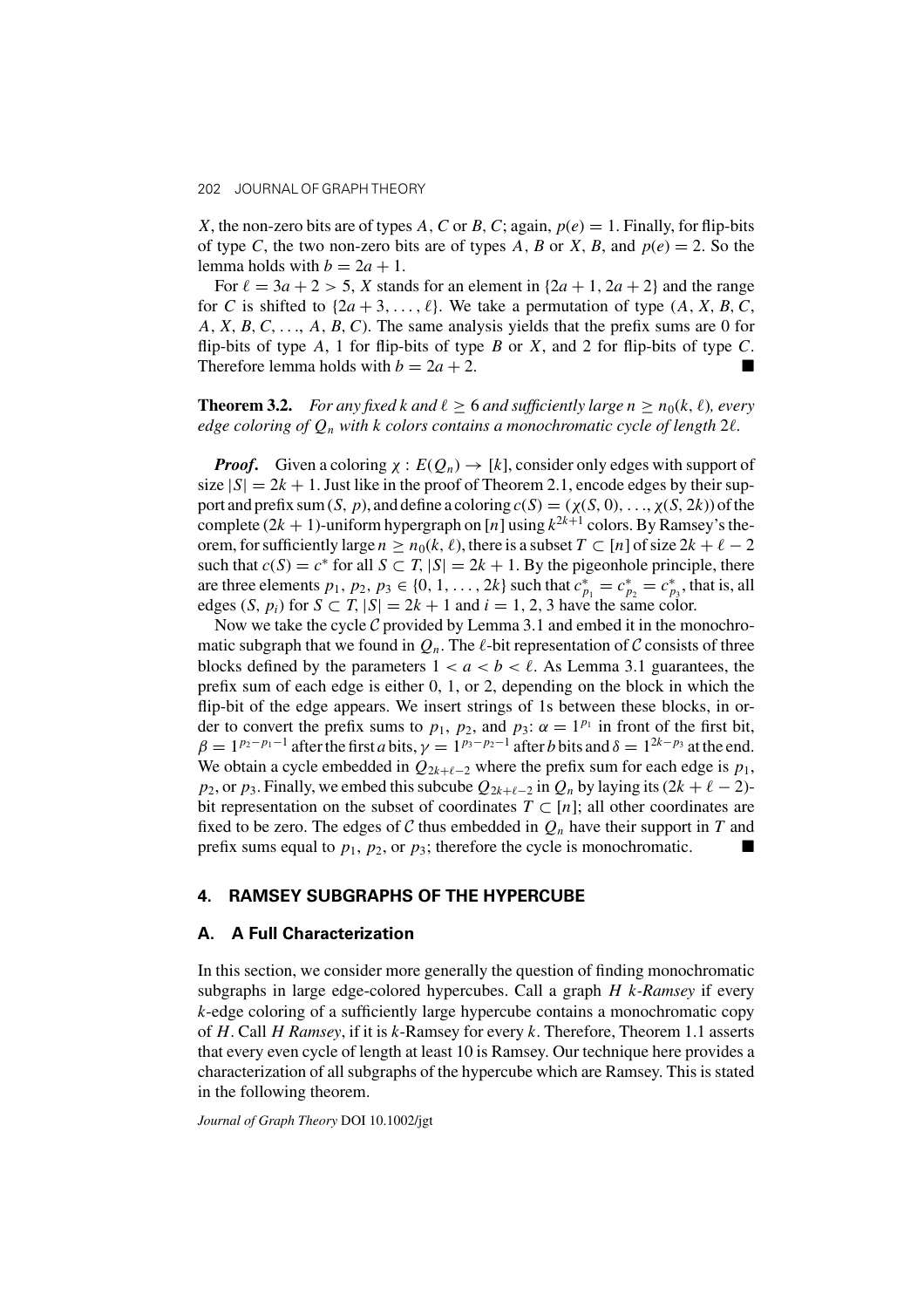**Theorem 4.1.** *Let* H *be a fixed subgraph of a hypercube. Then* H *is Ramsey if and only if there exists an embedding of* H *between two levels of a hypercube such that in this embedding all edges*  $e \in E(H)$  *with the same flip-bit have the same prefix sum* p(e)*.*

**Sketch of proof.** Assume there is an embedding as above, between levels t and  $t + 1$  of a hypercube  $Q_m$ . Then given a k-edge coloring of a large  $Q_n$ , we apply Ramsey's Theorem for hypergraphs, as in the proof of Theorems 2.1 and 3.2, to obtain a sufficiently large subcube  $Q_s$  in which the color of each edge e with support of size w is determined by the value of  $p(e) \in \{0, 1, \ldots, w\}$ . We choose w large enough so that it is possible to find  $M \subset \{0, 1, \ldots, w\}$ ,  $|M| = m$ , such that any two elements i,  $j \in M$  are at least t apart, and the edges whose prefix sums are in M all get the same color. Then we can take our embedding of  $H$  and add suitable blocks of 1s between the bits so that all the prefix sums fall in  $M$ . Finally, we add a block of 0s to embed H in  $Q_s$  so that the color of each edge is determined by  $p(e) \in M$ and consequently this copy of  $H$  is monochromatic.

Conversely, assume that for every embedding of H between two levels there are two edges with the same flip bit and different prefix sums. Consider the coloring  $\chi(e) = (w(e) \mod 2, p(e) \mod \lceil d/2 \rceil)$  where d denotes the diameter of H. Then a copy of  $H$  could be possibly monochromatic only if it lies between two levels, but then there are two edges  $e_1$ ,  $e_2$  with the same flip bit and different prefix sums. The prefix sums cannot differ by a multiple of  $\lceil d/2 \rceil$  because then the suffix sums would differ by the same amount and together with the flip-bit we would get two vertices at distance more than d. Therefore, these two edges have different colors.

We remark that although the above result characterizes all Ramsey subgraphs of the hypercube, this characterization is not very efficient. Still, it can be checked in time that depends only on the size of the small graph  $H$ . This is because it suffices to check embeddings of H in a hypercube  $Q_m$ , with m being the number of edges of H.

#### **B. The Number of Necessary Colors**

Considering our characterization of Ramsey subgraphs in the hypercube, we can ask what is the number of colors necessary to avoid a monochromatic  $H$ , given that H is not Ramsey. We have seen that  $C_4$  is not Ramsey, and a monochromatic  $C_4$  can be avoided using only 2 colors.  $C_6$  is not Ramsey either, but in fact it is 2-Ramsey and we need 3 colors to avoid a monochromatic  $C_6$ . Note that the number of colors needed in both cases is equal to the diameter of the subgraph in question. The proof of Theorem 4.1 shows that for any  $H$  of diameter  $d$  which is not Ramsey, we can also say that H is not k-Ramsey for any  $k > d$ .

Here, we show that for any k, there exists a graph  $H_{m,k}$  which is k-Ramsey but not  $(k + 1)$ -Ramsey. The diameter of  $H_{m,k}$  is  $O(k)$  which means that the number of colors required to avoid a monochromatic subgraph of diameter  $d$  can be indeed  $\Omega(d)$ .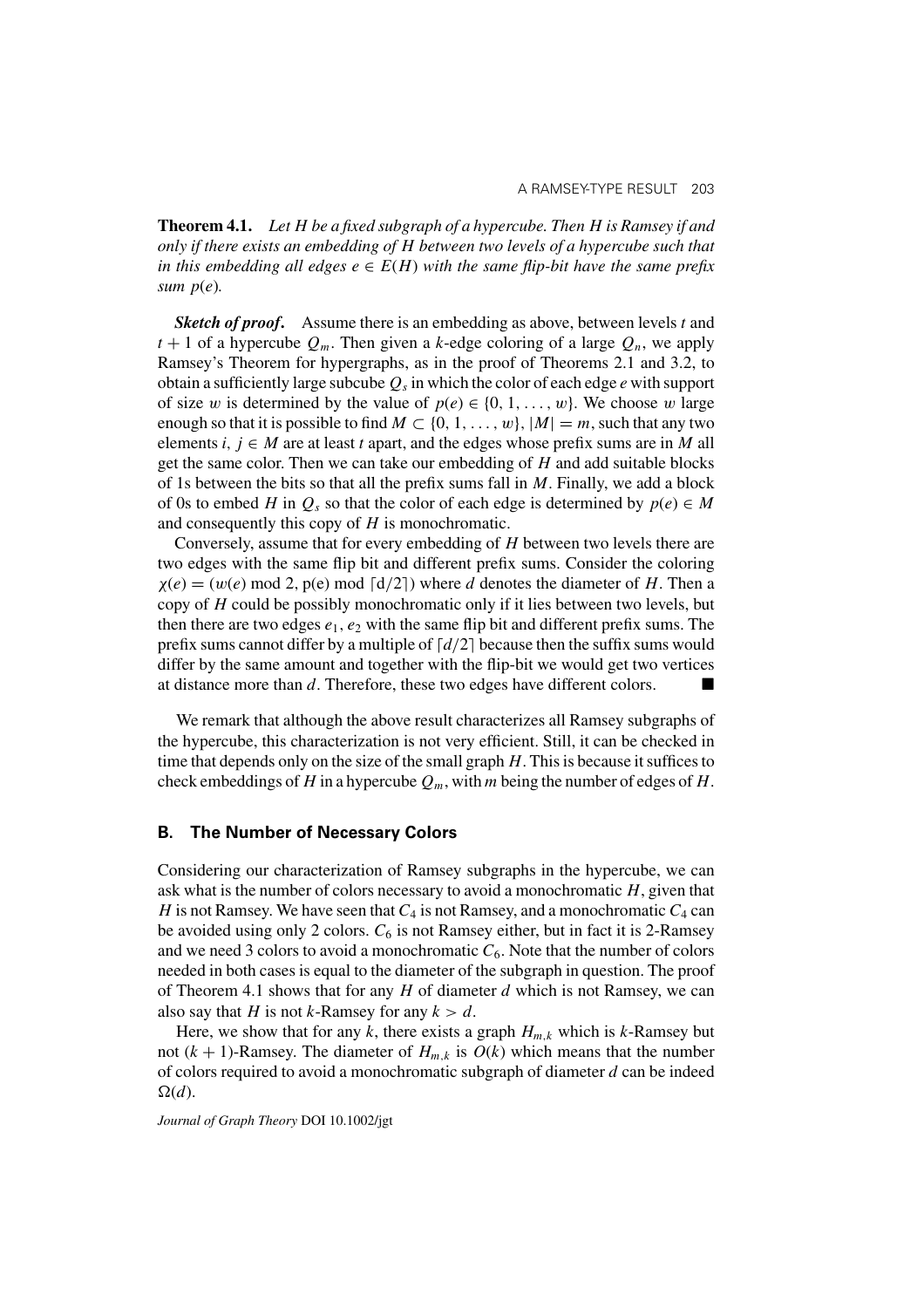**Construction.** For  $k > 0, m > k$ , let  $Q_{m,k}$  denote the subgraph of  $Q_m$  which contains all vertices on levels k and  $k + 1$  and all edges between them whose prefix sum is  $p(e) = 0$  or k. We represent vertices by their support, that is, the subset of coordinates equal to 1. We define  $H_{m,k}$  as the subgraph of  $Q_{m,k}$  induced by all vertices at distance at most  $2k + 1$  (in  $Q_{m,k}$ ) from the vertex represented by  $K = \{1, 2, \ldots, k\}.$ 

The structure of  $Q_{m,k}$  is the following: every vertex on the upper level  $k + 1$  has degree 2. If this vertex is given by a  $(k + 1)$ -subset  $A = \{a_1 < a_2 < \cdots < a_{k+1}\},\$ then its two neighbors on level k are given by  $A_1 = \{a_1, a_2, \ldots, a_k\}$  and  $A_2 =$  $\{a_2, a_3, \ldots, a_{k+1}\}\.$  On the other hand, most vertices on the lower level have a larger degree and their neighbors are obtained by adding any element which is smaller or larger than everything in the subset. Thus, edges in terms of subsets correspond to adding/removing a minimum or maximum element.

The Ramsey properties that we prove hold equally for  $Q_{m,k}$  and  $H_{m,k}$ . However, note that  $Q_{m,k}$  is not a connected graph (for example,  $\{1, 2, ..., k-1, m\}$  represents an isolated vertex).  $H_{m,k}$  is connected and by definition, its diameter is  $O(k)$ .

**Lemma 4.2.** *For any* m>k*,* Hm,k *is* k−*Ramsey, i.e., for any* k*-edge-coloring of a sufficiently large hypercube, there is a monochromatic copy of* Hm,k*.*

*Proof.* We prove in fact that  $Q_{m,k}$  is k-Ramsey. First, we show that for any  $t \in \{1, 2, \ldots, k\}$ , there is  $r(t)$  such that  $Q_{m,k}$  can be embedded in  $Q_{r(t),t}$ . That is, we would like to have prefix sums 0 and t instead of 0 and  $k$ . For that purpose, consider all  $(k - t + 1)$ -subsets of [m] and index them lexicographically. The indices go from 1 up to  $r(t) = {m \choose k-t}$  $\binom{m}{k-t+1}$  and the index of a subset  $A \subseteq [m]$ ,  $|A| = k - t + 1$ is denoted by  $\phi(A)$ . Define a mapping from the k-th level of  $Q_m$  to the t-th level of  $Q_{r(t)}$  as follows. For each subset  $A = \{a_1 < a_2 < \cdots < a_k\} \subset [m]$ , let  $A_1 =$  ${a_1, \ldots, a_{k-t+1}, A_2 = \{a_2, \ldots, a_{k-t+2}\}, \ldots, A_t = \{a_t, \ldots, a_k\}.$  We map the subset A to

$$
f(A) = \{\phi(A_1), \phi(A_2), \ldots, \phi(A_t)\}.
$$

Similarly, we define a mapping from the  $(k + 1)$ -th level of  $Q_m$  to the  $(t + 1)$ -th level of  $Q_{r(t)}$ . We cover  $B = \{b_1 < b_2 < \cdots < b_{k+1}\}$  by  $t + 1$  subsets  $B_1, B_2, \ldots, B_{t+1}$ where  $B_i = \{b_i, ..., b_{k-t+i}\}\$ and we set  $f(B) = \{\phi(B_1), \phi(B_2), ..., \phi(B_{t+1})\}\$ . The edges of  $Q_{m,k}$  incident with this vertex are obtained by removing either  $b_1$ or  $b_{k+1}$  which produces two neighbors on the lower level. Observe that the two neighbors map to  $f(B \setminus \{b_1\}) = \{\phi(B_2), \ldots, \phi(B_{t+1})\}$  and  $f(B \setminus \{b_{k+1}\}) =$  ${\phi(B_1), \ldots, \phi(B_t)}$ , which are neighbors of  $f(B)$  in  $Q_{r(t)}$ . Moreover, the lexicographic ordering ensures that  $\phi(B_1) < \phi(B_2) < \cdots < \phi(B_{t+1})$  and the prefix sums of these two edges are 0 and t. Thus the edges of  $Q_{m,k}$  map to edges of  $Q_{r(t),t}$ .

Now consider any k-edge-coloring of  $Q_n$ . We choose  $n \geq n_0(m, k)$  large enough so that applying Ramsey's theorem (as in the proof of Theorems 2.1 and 3.2), we obtain a subcube  $Q_s$ ,  $s = 2^m$ , where the coloring of edges between levels k and  $k + 1$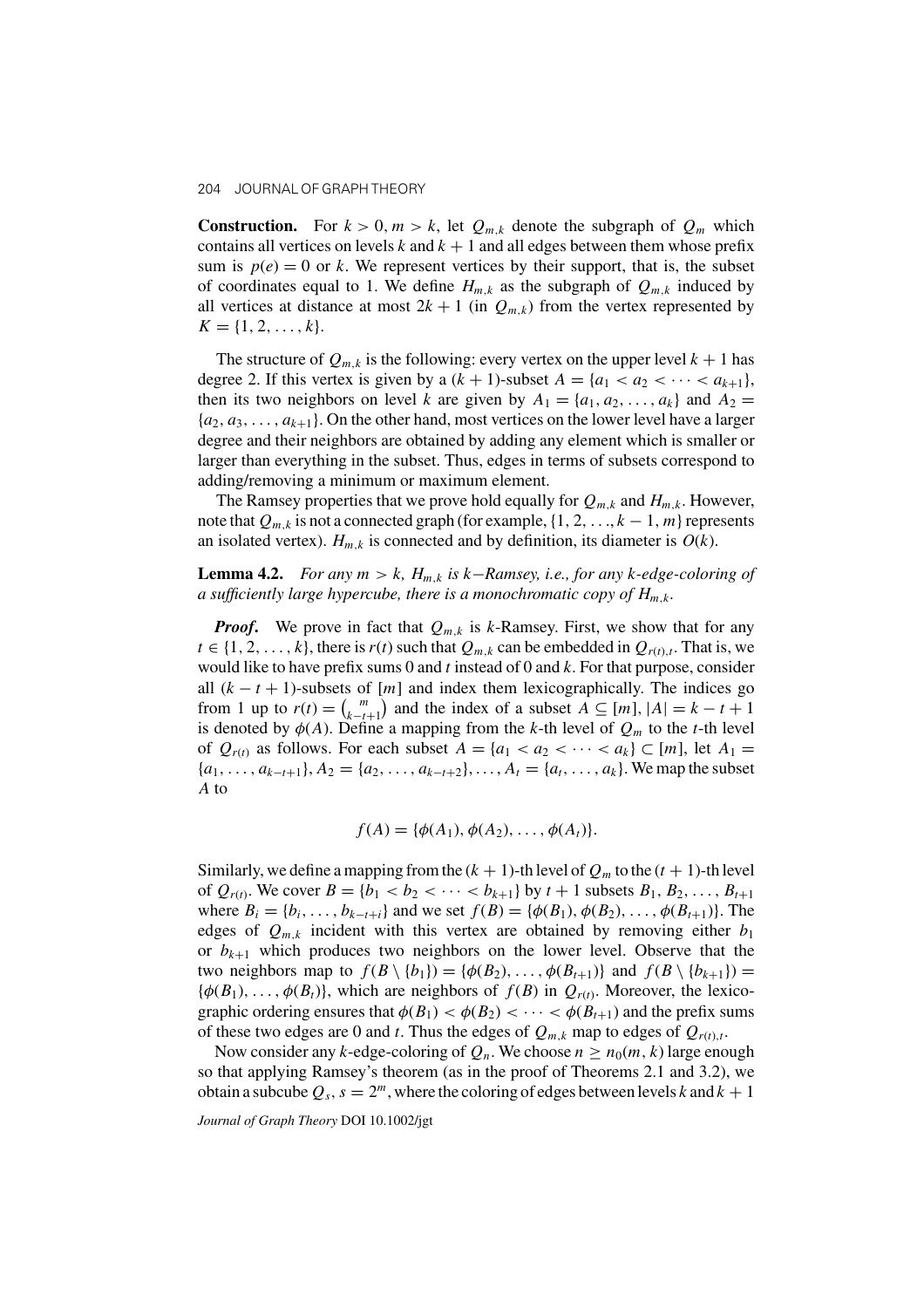depends only on the prefix sum. Since the available prefix sums are  $0, 1, \ldots, k$ , there must be two prefix sums  $p_1 < p_2$  which get the same color. Let  $t = p_2 - p_1$  and construct an embedding of  $Q_{m,k}$  in  $Q_{r(t),t}$ . Recall that this embedding is between levels t and  $t + 1$  so that all the prefix sums are 0 or t. Since  $r(t) \ll s$ , we still have enough space to add a block of  $1^{p_1}$  in front of the bit representation of  $Q_{r(t)}$ , a block of  $1^{k-p_2}$  at the end, and another block of 0s at the end, so that we get an embedding of  $Q_{r(t),t}$  (and thus also of  $Q_{m,k}$ ) between levels k and  $k + 1$  of  $Q_s$  such that the prefix sums of all edges are  $p_1$  or  $p_2$ . This gives a monochromatic copy  $Q_{m,k}$  and since  $H_{m,k} \subset Q_{m,k}$  it gives a a monochromatic copy of  $H_{m,k}$  as well.

Thus at least  $k + 1$  colors are necessary to avoid a monochromatic copy of  $H_{m,k}$ . We show that  $k + 1$  colors are also sufficient, and the right coloring is the natural choice of  $(p(e) \mod k + 1)$ . However, first we note a simple property of  $H_{m,k}$  which will be useful in the proof.

**Lemma 4.3.**  $H_{m,k}$  *contains all the vertices represented by subsets*  $A \subseteq \{k+1, k\}$  $k + 2, \ldots, m$  *of size*  $|A| = k$  *or*  $k + 1$  *and the distance between*  $K = \{1, 2, \ldots, k\}$ *and* A *in*  $H_{m,k}$  *is*  $k + |A|$ *.* 

*Proof.* Recall that  $H_{m,k}$  contains the vertex represented by  $K = \{1, 2, ..., k\}$ together with each vertex whose distance from K in  $Q_{m,k}$  is at most  $2k + 1$ . Consider a subset  $A \subseteq \{k+1, k+2, \ldots, m\}$ , of size k or  $k+1$ . We can transform K into A by adding elements of A and removing elements of K alternately, starting from the smallest and ending with the largest. Since we always remove the minimum element and add the maximum element, this corresponds to a path in  $Q_{m,k}$  of length  $|K|+|A| \leq 2k+1$ . Therefore A also represents a vertex of  $H_{m,k}$ .

**Lemma 4.4.** *For m sufficiently large,*  $H_{m,k}$  *is not*  $(k + 1)$ *-Ramsey. In particular, for any n, there is no monochromatic copy of*  $H_{m,k}$  *in the hypercube*  $Q_n$  *in which edge e is colored by* ( $p(e)$  mod  $k + 1$ ).

*Proof.* Consider any embedding of  $H_{m,k}$  in  $Q_n$ , represented by a function  $g: 2^{[m]} \to 2^{[n]}$ . We consider m very large, so that we can use Ramsey's theorem repeatedly to select a subgraph of  $H_{m,k}$  with specific properties. In the first step, consider the subset of the lower vertices of  $H_{m,k}$ , represented by k-subsets of  $X = \{k+1,\ldots,m\}$  (see Lemma 4.3). Since in  $H_{m,k}$ , all these vertices are within distance 2k from  $K = \{1, 2, ..., k\}$ , this must also be the case in the new embedding. The images of these vertices can occupy at most  $2k + 1$  different levels of  $Q_n$ . Define the color of  $A \in {X \choose k}$  $\binom{x}{k}$  by  $|g(A)|$  which can take at most  $2k + 1$  different values. By Ramsey's theorem, there is a large subset  $X' \subseteq X$  such that  $\binom{X'}{k}$  $\binom{X'}{k}$  maps to one level, that is,  $|g(A)|$  is constant for all  $A \in {X'_{k} \choose k}$  $\binom{X'}{k}$ .

Choose a fixed subset  $L \subset X'$  by taking the k smallest elements of X' and denote by  $Y = X' \setminus L$  the remaining elements in X'. Again, all vertices represented by  $\ddot{A} \in \binom{Y}{k}$  $\binom{Y}{k}$  are at distance at most 2k from L and therefore the same holds in the new embedding. Now,  $|g(A)| = |g(L)|$  for all  $A \in {Y \choose k}$  $\binom{Y}{k}$  and due to the distance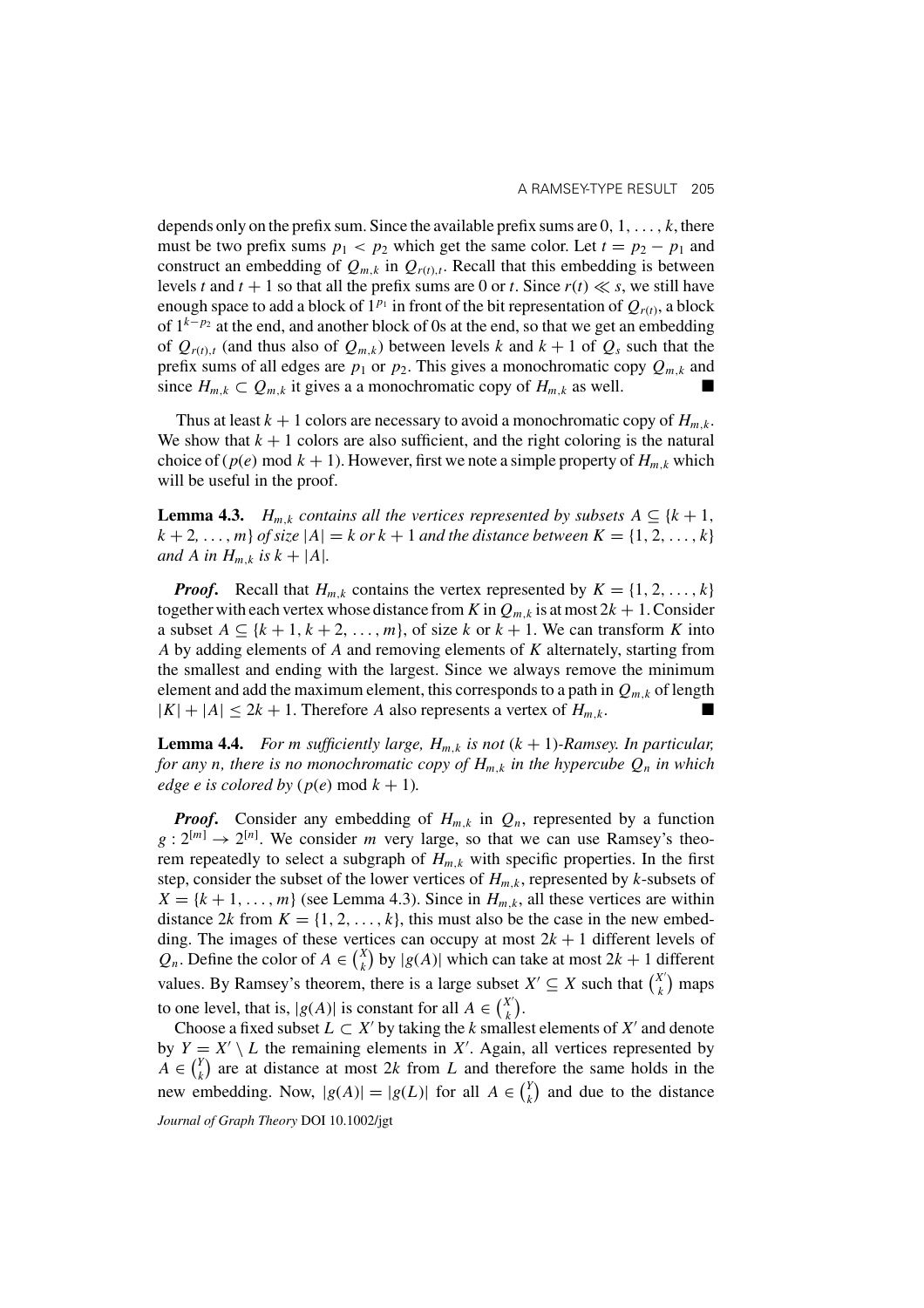condition, we have  $|g(L) \setminus g(A)| = |g(A) \setminus g(L)| \leq k$ . We set  $g_0(A) = g(L) \setminus g(A)$ and  $g_1(A) = g(A) \setminus g(L)$ . By Ramsey's theorem, we can find a large subset  $Y' \subseteq Y$ such that  $|g_0(A)| = |g_1(A)| = k'$  for all  $A \in {Y' \choose k}$  $\binom{Y'}{k}$ , where  $1 \leq k' \leq k$ .

Consider the upper vertices represented by  $(k + 1)$ -subsets of Y'. For  $B =$  ${b_1 < b_2 < \cdots < b_{k+1} \} \subset Y'$ , set  $A_1 = {b_1, \ldots, b_k}$  and  $A_2 = {b_2, \ldots, b_{k+1}}$  to be its two neighbors in  $H_{m,k}$ .  $A_1$  and  $A_2$  represent lower vertices at distance 2 in  $H_{m,k}$ , so likewise,  $g(A_2)$  can be obtained from  $g(A_1)$  by swapping one element for another. Since  $|g_0(A_1)|=|g_0(A_2)|=|g_1(A_1)|=|g_1(A_2)|$ , this means that either  $|g_0(A_1)\Delta g_0(A_2)| = 2$  and  $|g_1(A_1)\Delta g_1(A_2)| = 0$ , or vice versa. Denote by  $q \in$ {0, 1} which of these cases occurs; that is, assume  $g_q(A_2) = g_q(A_1) \cup \{x_2\} \setminus \{x_1\}$ , while  $g_{1-q}(A_1) = g_{1-q}(A_2)$ . Also, it could be the case that either  $g(B) = g(A_1) \cup$  $g(A_2)$  or  $g(B) = g(A_1) \cap g(A_2)$ . Defining  $g_0(B) = g(L) \setminus g(B)$  and  $g_1(B) = g(B) \setminus g(B)$ g(L), we get either  $g_q(B) = g_q(A_1) \cup g_q(A_2)$  or  $g_q(B) = g_q(A_1) \cap g_q(A_2)$  (while  $g_{1-q}(B) = g_{1-q}(A_1) = g_{1-q}(A_2)$ . We denote by  $r = 0$ , 1 which of these cases occurs. Finally, denote by  $p_1$ ,  $p_2$  the relative locations of  $x_1$ ,  $x_2$ , that is the number of elements preceding them, in  $g_q(A_1) \cup g_q(A_2)$ . We assign the color  $(p_1, p_2, q, r)$ to the subset  $B \in {Y' \choose k+1}$  $\binom{Y}{k+1}$ . We have  $0 \le p_1 \ne p_2 \le k'$ , and the number of colors is at most  $4k'(k'+1) \leq 4k(k+1)$ . By Ramsey's theorem, we find a subset  $Z \subset Y'$  of size  $2k + 1$  such that  $\binom{z}{k+1}$  $\binom{z}{k+1}$  is monochromatic. This means that for any  $B \in \binom{z}{k+1}$  $\binom{Z}{k+1}$ and its two neighbors  $A_1$ ,  $A_2$  in  $H_{m,k}$ , we have  $|g_q(A_1) \Delta g_q(A_2)| = 2$  for the same  $q \in \{0, 1\}, g_q(B)$  is always either the union or the intersection of  $g_q(A_1)$  and  $g_q(A_2)$ , and the relative locations of the swapped elements  $x_1, x_2$  in  $g_q(A_1) \cup g_q(A_2)$  are always the same  $p_1$ ,  $p_2$ .

Denote the elements of Z by  $z_0 < z_1 < z_2 < \cdots < z_{2k}$  and consider a path in  $H_{m,k}$  containing vertices  $A_0 = \{z_0, \ldots, z_{k-1}\}, B_0 = \{z_0, \ldots, z_k\}, A_1 =$  $\{z_1, \ldots, z_k\}, B_1 = \{z_1, \ldots, z_{k+1}\}, \ldots, A_{k+1} = \{z_{k+1}, \ldots, z_{2k}\}.$  By the properties of Z, it holds that  $|g_q(A_i) \Delta g_q(A_{i+1})| = 2$  for  $i = 0, \ldots, k$ . Also, we have  $g_{1-q}(A_0) = g_{1-q}(A_1) = \cdots = g_{1-q}(A_{k+1})$ . Since  $g(A_i) = g(L) \cup g_1(A_i) \setminus g_0(A_i)$ , the changes in  $g(A_i)$  are determined by changes in  $g_q(A_i)$ , and the prefix sums of edges along the path are determined by the locations of elements being swapped between  $g_q(A_i)$  and  $g_q(A_{i+1})$ . In the sequence  $(g_q(A_0), \ldots, g_q(A_{k+1}))$ , the next subset is always obtained by swapping one element for a new element; this happens  $k + 1$  times, and the size of each set is  $k' \leq k$ . Therefore, scanning the sequence from left to right, there must be an element  $x^*$  that appears and then again disappears from the subsets. When x<sup>∗</sup> appears in  $g_q(A_{i+1}) \setminus g_q(A_i)$ , its location in  $g_q(A_i) \cup g_q(A_{i+1})$ is  $p_2$ ; when  $x^* \in g_q(A_{i'}) \setminus g_q(A_{i'+1})$ , its location in  $g_q(A_{i'}) \cup g_q(A_{i'+1})$  is  $p_1$ .

We have to be careful since the prefix sums of the two corresponding edges are not simply  $p_1$  and  $p_2$ . First, there is a contribution from  $g(L)$  and  $g_{1-q}(A_i)$  =  $g_{1-q}(A_{i+1})$ , which is always constant and does not influence differences between prefix sums for the same flip-bit. In addition, we have the non-constant contribution from  $g_q(A_i)$  and  $g_q(A_{i+1})$  which depends on  $r \in \{0, 1\}$ , that is, whether the intermediate vertex is obtained by taking  $g_q(B_i) = g_q(A_i) \cup g_q(A_{i+1})$  or  $g_q(A_i) \cap g_q(A_{i+1})$ . Due to our Ramsey argument, we know that the same case occurs everywhere along the path. In the first case, the prefix sums are indeed given by  $p_1$  and  $p_2$ , modulo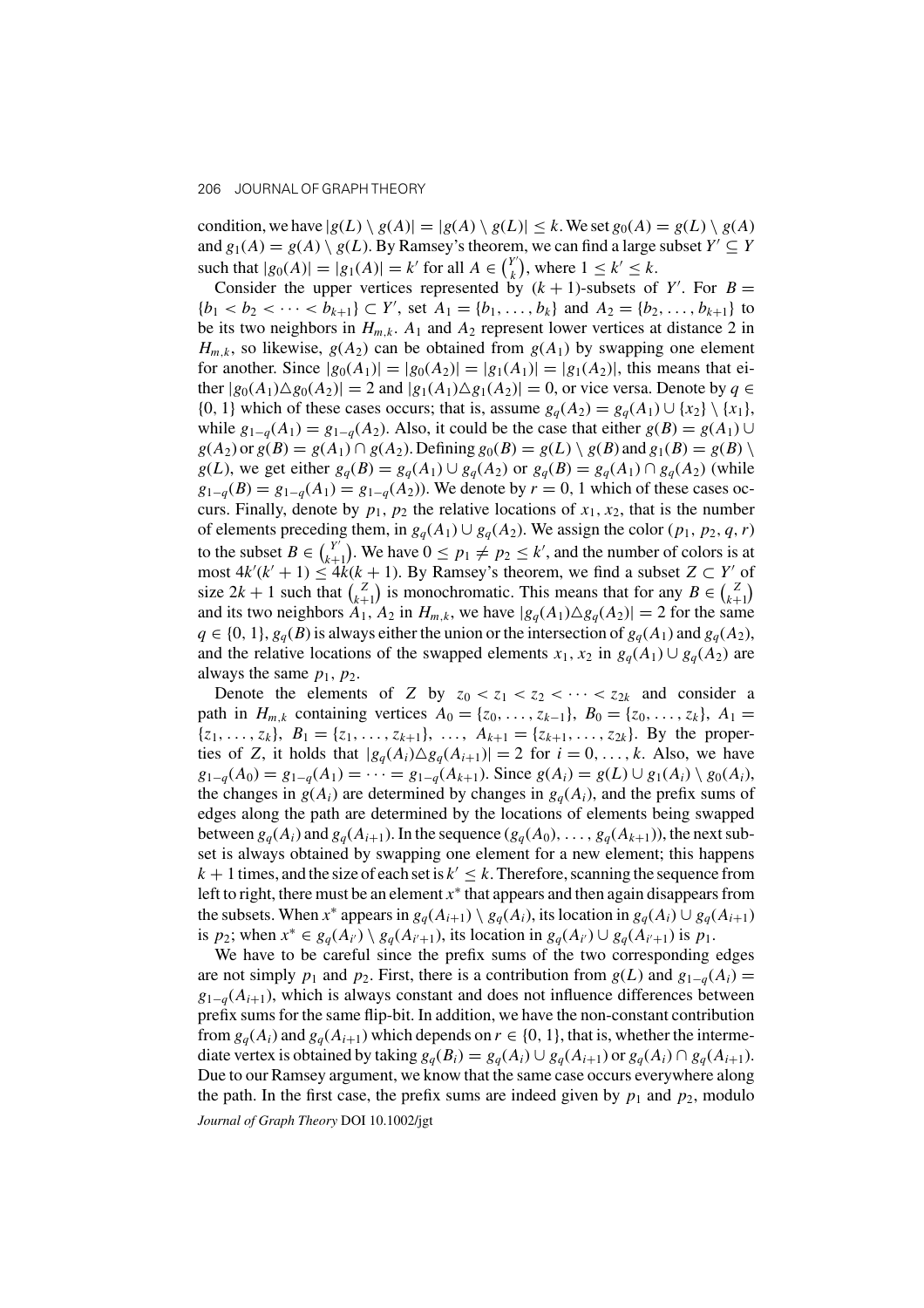the constant contribution from  $g(L)$  and  $g_{1-q}(A_i)$ . Then they differ by exactly  $|p_2 - p_1| \le k$ . In the second case, when the intermediate vertices are given by intersections, the prefix sums differ only by  $|p_2 - p_1| - 1$ , due to the fact that there is another element missing in  $g_q(A_i) \cup g_q(A_{i+1})$  when  $x^*$  is added/removed. This affects the prefix sum for one of the two edges, whichever of  $p_1$  and  $p_2$  is larger. However, in this case we cannot have  $|p_2 - p_1| = 1$ , since this would correspond to a situation where the intermediate vertex  $g(B_i)$  is always the same; in other words, the path would be embedded as a star. Therefore, in either case, the prefix sums differ by a number between 1 and  $k$  and so these two edges have different colors under our  $(k + 1)$ -coloring.

### **5. CONCLUDING REMARKS**

We have proved that for any fixed  $\ell \geq 5$ , every edge coloring of a sufficiently large hypercube with a fixed number of colors contains a monochromatic cycle of length 2 $\ell$ . For odd  $\ell$ , this answers an open question of Chung. For even  $\ell \geq 4$ , in fact, she proved a stronger result, namely that any  $C_{2\ell}$ -free subgraph of  $Q_n$  has only an  $o(1)$ -fraction of the edges of  $Q_n$ . It still remains open whether this is also the case for cycles of length 2 $\ell$  for odd  $\ell \geq 5$ .

Finally, we note that the cycle of length 10 in Section 2 is not chordless; vertices [11000] and [11100] are connected. Curiously, there exists a 4-edge coloring of  $Q_n$ that avoids monochromatic *chordless* cycles of length 10: the coloring ν defined by  $v(e) = (w(e) \mod 2, p(e) \mod 2)$  works. This is proved by a somewhat tedious case analysis, which is omitted. Note that for  $C_{2\ell}$ , with  $\ell \geq 6$ , the cycles provided by Lemma 3.1 are chordless. Therefore, for each such  $\ell$ , any  $k$ -edge coloring of a sufficiently large hypercube contains a monochromatic *induced* cycle of length 2 $\ell$ .

#### **ACKNOWLEDGMENT**

NOGO Alon is supported in part by a USA-Israeli BSF grant, by NSF grant CCR-0324906, Wolfensohn fund, State of New Jersey. Radoš Radoičić is supported by the NSF grant DMS 0503184. Benny Sudakov is supported in part by the NSF CAREER award DMS-0546523, NSF grant DMS-0355497, USA-Israeli BSF grant, and by an Alfred P. Sloan fellowship.

## **REFERENCES**

- [1] A. Bialostocki, Some Ramsey type results regarding the graph of the *n*-cube, Ars Combin 16 (1983), 39–48.
- [2] P. Brass, H. Harborth, and H. Nienborg, On the maximum number of edges in a  $C_4$ -free subgraph of  $Q_n$ , J Graph Theory 19 (1995), 17–23.
- [3] A. E. Brouwer, I. J. Dejter, and C. Thomassen, Highly symmetric subgraphs of hypercubes, J Algebraic Combin 2 (1993), 25–29.